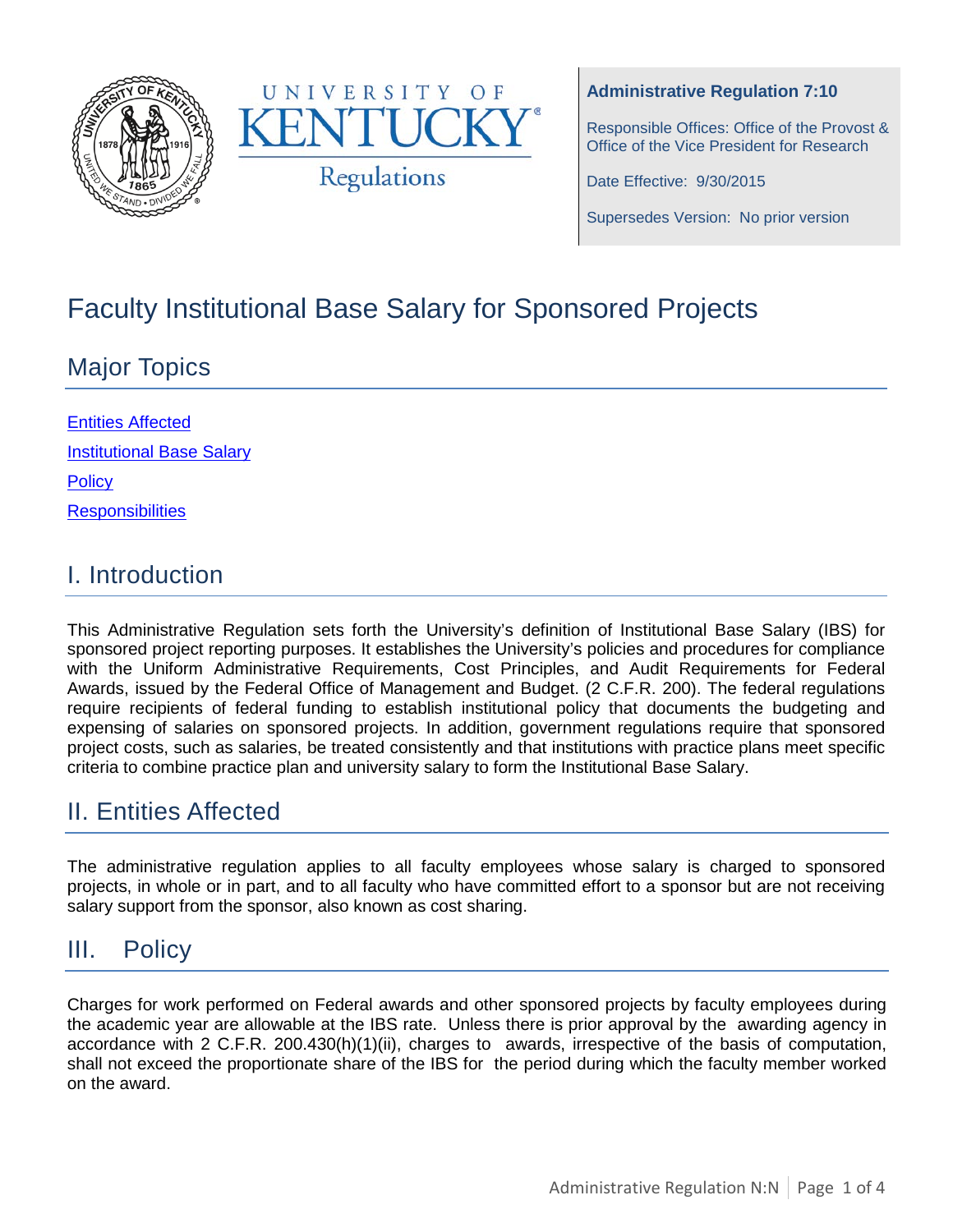- <span id="page-1-0"></span>A. For purposes of this Administrative Regulation, institutional base salary (IBS) means the annual compensation paid by the University for an individual's appointment, whether that individual's time is spent on research, instruction, administration, or other activities, and regardless of funding source.
- B. IBS is established by the University in a letter, appointment form, or other written document and does not include any income that an individual is permitted to earn outside of his or her duties for extra service pay. Examples of the types of compensation that are not included in IBS are:
	- 1. Periods Outside the Academic Year/Summer Salary Stipends;
	- 2. Practice Plan Salary Supplements; (see *AR 3:14, Practice Plans for Health Science Colleges and University Health Services*)
	- 3. Bonuses and other "At Risk" Compensation;
	- 4. Veterans Affairs (VA) Compensation;
	- 5. Awards and Honorariums;
	- 6. Internal Overloads (see *AR 3:9, Consulting and Overload Employment*); and
	- 7. Any type of compensation received from outside sources (see *AR3:9, Consulting and Overload Employment*).
- C. IBS shall not be increased as a result of replacing institutional salary funds with grant funds.
- D. For faculty in positions outlined below, the following additional rules apply when calculating IBS:
	- 1. Administrative Positions

All supplemental compensation paid to a faculty employee for an administrative position, such as a dean, associate dean, assistant dean, chair, vice chair, division chief, director of a center or institute, director of a graduate or undergraduate unit is considered part of the IBS.

2. Endowed Chair, Endowed Professor

All compensation paid to a faculty employee as an endowed chair/professor (any rank) is considered part of the IBS, except in such cases where the dean/department chair determines that certain duties associated with the endowed chair/professorship position should not be included (e.g., the holder of the endowed position is receiving additional compensation as an honor or as a form of recognition and not because of the duties being performed for purposes of promotion and tenure decisions).

3. Part-time Faculty

Charges for work performed on Federal awards and other sponsored projects by faculty members having only part-time appointments will be determined at a rate not in excess of that regularly paid for part-time assignments.

4. Clinical Faculty

IBS for faculty in colleges with clinical practice plans is determined in accordance with NIH *Guidelines for Inclusion of Clinical Practice Compensation in Institutional Base Salary Charged to NIH Grants and Contracts, Notice Number: NOT-OD-05-061 [\(http://grants.nih.gov/grants/guide/notice-files/NOT-OD-05-061.html\)](http://grants.nih.gov/grants/guide/notice-files/NOT-OD-05-061.html)*

E. The costs of leaves of absence by faculty employees for sabbatical study, travel, or research are allowable in accordance with *Governing Regulation X, Sabbatical Leave*.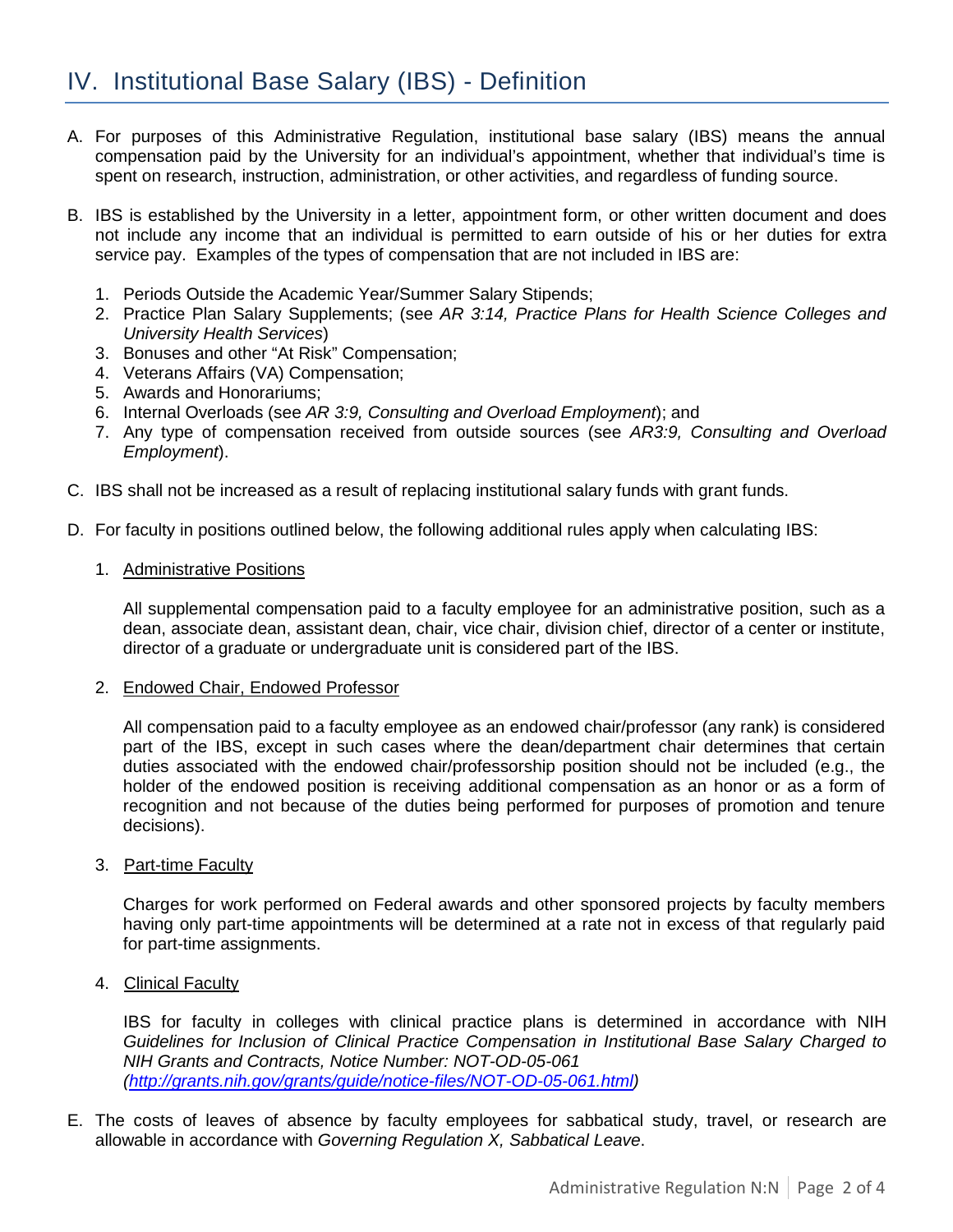#### F. Internal Overload Payments

#### 1. Intra-institutional consulting

Intra-institutional consulting by faculty is assumed to be undertaken as an institutional obligation requiring no compensation in addition to IBS. However, in unusual cases where consultation is across departmental lines or involves a separate or remote operation, and the work performed by the faculty member is in addition to his or her regular responsibilities, any charges for such work representing additional compensation above IBS are allowable provided that such consulting arrangements are specifically provided for in the sponsored project award or approved in writing by the awarding agency (see *Administrative Regulation 3:9, Consulting and other Overload Employment*).

#### 2. Extra Service Payment

Extra Service Pay normally represents overload compensation (see *Administrative Regulation 3:9, Consulting and other Overload Employment)*. It is allowable if all of the following conditions are met:

- a. The University establishes consistent written policies which apply uniformly to all faculty members, not just those working on Federal awards.
- b. The University establishes a consistent written definition of work covered by IBS which is specific enough to determine conclusively when work beyond that level has occurred. This may be described in appointment letters or other documentations.
- c. The supplementation amount paid is commensurate with the IBS rate of pay and the amount of additional work performed. (See AR 3:9, Consulting and other Overload Employment)
- d. The salaries, as supplemented, fall within the salary structure and pay ranges established by and documented in writing by the University. (See *AR 3:3, Policy on Payment to University of Kentucky Employees*, and *HRP&P, Compensation Administration*)
- e. The total salaries charged to Federal awards including extra service pay are subject to the Standards of Documentation as described in 2 C.F.R. 200.430(i).
- G. Base salary for purposes other than charges to Federal awards and other sponsored projects, such as calculation of University benefits, may be determined in a different manner from the above.

### <span id="page-2-0"></span>V. Responsibilities

#### A. Principal Investigator

A principal investigator (PI) is responsible for:

- 1. Understanding the components and total amount of IBS (and associated 100% effort) and outlining it appropriately on sponsored research proposals and budgets; and
- 2. Ensuring that all requests for salary support in sponsored projects proposals are based on the individual's correct IBS; and
- 3. Confirming that entries into the payroll system are correctly based on the individual's IBS.